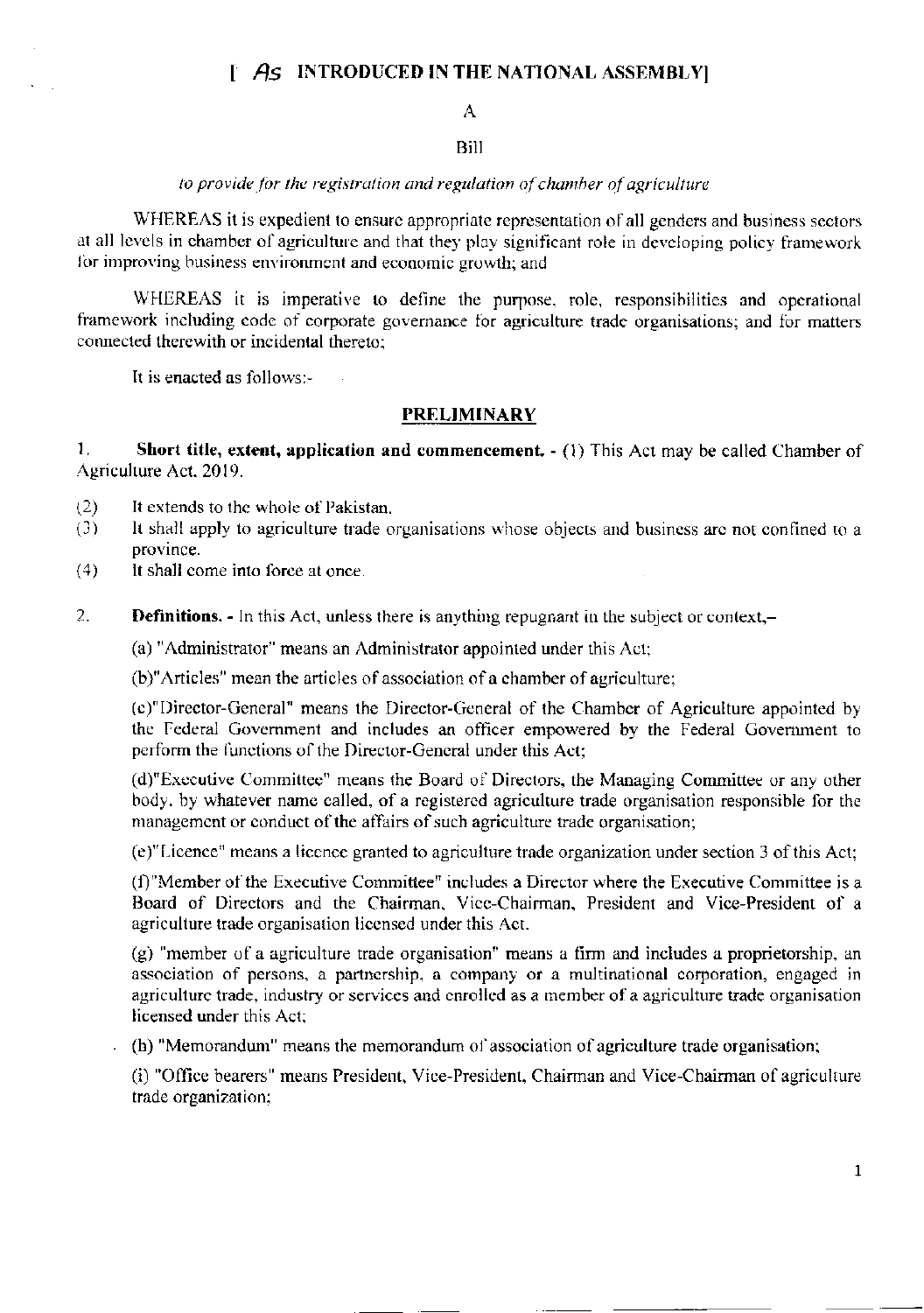(i) "Act" means the Companies Act. 2017 (XIX of 2017);

(k) "Prescribed" means prescribed by the rules made under this Act:

(1) "Register" means the Register of Companies required to be kept under section 119 of the Act:

(m) "Registered agriculture trade organisation" means aagriculture trade organisation registered under the Act:

(n) "Agriculture trade organization" means an organisation which: -

- is capable of being formed as a limited company within the meaning of the Act;  $(i)$
- is formed or intended to be formed with the object of promoting any agriculture  $(ii)$ trade, industry or service or any combination thereof;
- $(iii)$ Prohibits payment of any profits to its members; and
- Applies its income and profits for achieving its objects.  $(iv)$

3. Licensing and registration of agriculture trade organisations. - (1) Notwithstanding anything contained in this Act or in any other law for the time being in force relating to registration of societies. bodies or associations of persons, no agriculture trade organisation shall be registered under the Act or such other law unless it holds a licence granted by the Federal Government authorizing it to be so registered.

- $(2)$ No licence shall be granted for registration under this Act to an agriculture trade organisation unless it is.-
	- (a) A Federation of Chambers of agriculture and Industry, organized on all-Pakistan basis, to represent Chambers and Associations:

Provided that a licence for registration as a Chambers of agriculture and Industry shall not be granted to more than one agriculture trade organisation;

- (b) a Chamber of agriculture and Industry organized to represent agriculture trade, industry and services in a Islamabad representing less than the prescribed number of persons shall not be granted licence.
- (c) a Women's Chamber of agriculture and Industry organized to represent the women entrepreneurs engaged in agriculture trade, industry or services and territorial jurisdiction of such a Chambei shall be determined by the Government from time to time by a notification in official gazette but such a Chamber representing less than the prescribed number of women entrepreneurs shall not be granted licence and where the number of women entrepreneurs desiring to form a Chamber is less than the prescribed number, they may join an adjoinir g Women's Chamber of agriculture and Industry:

Provided that nothing contained in this clause shall debar a woman entrepreneur to become member of a Chamber in clause (b) if such woman entrepreneur otherwise qualifies the criteria of membership of the respective chamber;

(d) an association with membership on all-Pakistan basis organized to represent a specific agriculture trade, industry or service or any combination thereof: Provided that a licence for registration as an all-Pakistan association shall not be granted to more than one agriculture trade organisation in the same sector: Provided further that whether a specific activity in agriculture trade, industry or service is an independent sector or only a subsector shall be determined by the Government, whose decision in this respect shall be final: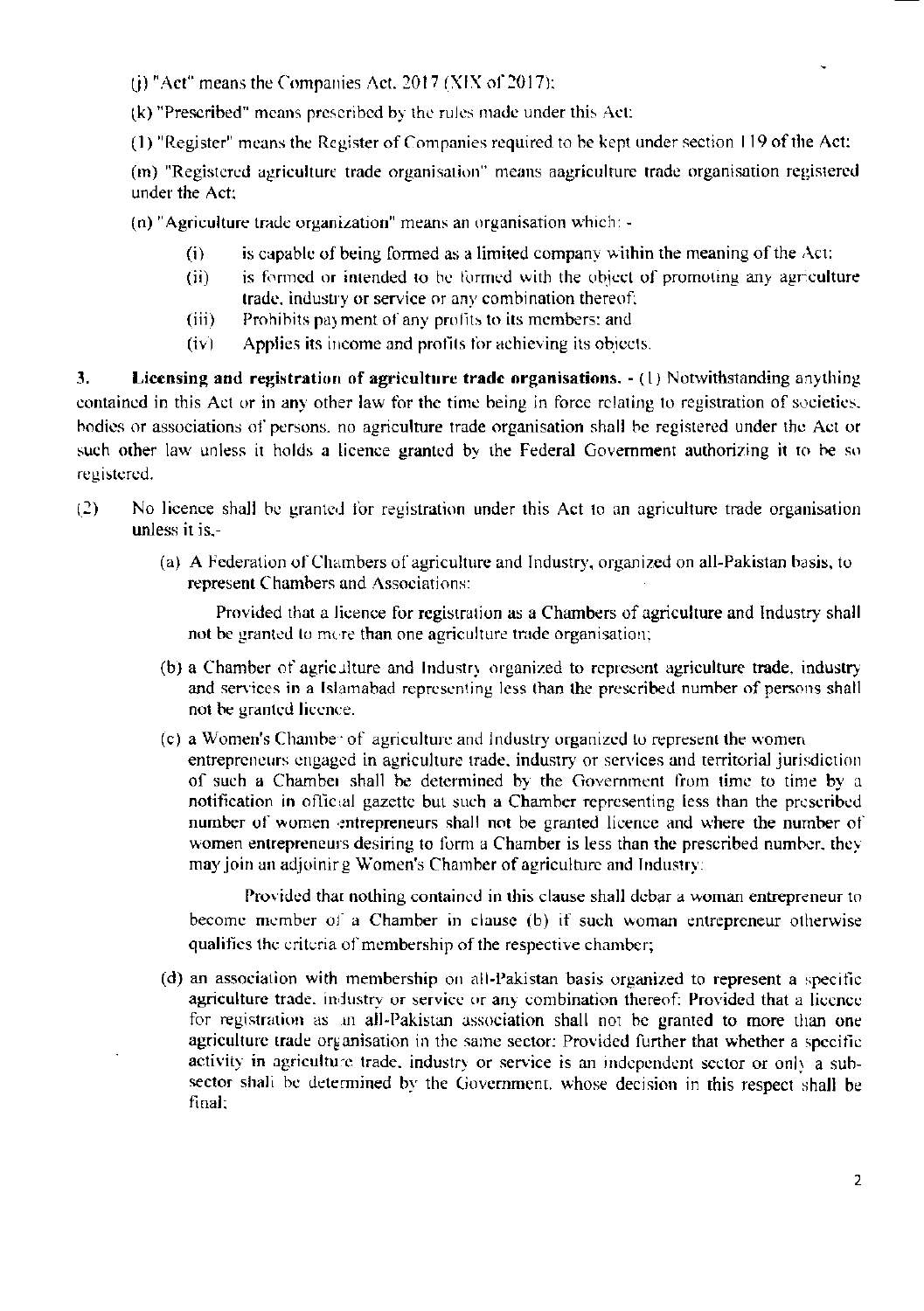- (c) a Chamber of Small Agriculture traders organized to represent small businesses and cottage industry: Provided that the size, nature and extent of small businesses and cottage industry and the organizational structure and territorial jurisdiction of such a Chamber shall be prescribed by the Federal Government.
- Notwithstanding the provisions of clause (b) and (d) of sub-section (2), where the membership of  $(3)$ a chamber in a district attains the minimum prescribed number for grant of licence to a chamber under this Act, such persons shall be entitled to form and apply for grant of licence as a chamber...
- $(4)$ Application for grant of licence of agriculture trade organisation shall be submitted to the Federal Government in the prescribed Application Form.
- $(5)$ An agriculture trade organisation shall be granted licence on such terms and subject to such conditions as may be prescribed.
- $(6)$ Licence shall be granted to an agriculture trade organisation for a period of three years.
- An agriculture trade organisation holding a licence shall be registered under the Act as a company  $(7)$ with limited liability without the addition of the word "limited" to its name and on such registration shall enjoy all the privileges of a limited company and be subject to all its obligations except those of- (a) using the word "limited" as any part of its name; (b) publishing its name; and (c) sending lists of members to the registrar.
- The Federal Government may, by notification in the official gazette, grant exemption to any  $(8)$ agriculture trade organisation from any provision of this section and such exemption may be for such period and subject to such conditions as may be specified in the notification: Provided that no such exemption shall be granted to a agriculture trade organisation unless the Federal Government is satisfied that it would be in the public interest to do so.

Privileges and obligations of agriculture trade organisations. - (1) A licensed and registered 4. agriculture trade organisation shall be a body corporate with perpetual succession and a common seal and may suc and be sued in its own name and, subject to and for the purposes of this Act, may enter into contracts and may acquire, purchase, take, hold and enjoy movable and immovable property of every description and may convey, assign, surrender, yield up, charge, mortgage, demise, re-assign, transfer or otherwise dispose off or deal with, any movable or immovable property or any interest vested in it, upon such terms as it deems fit.

- The liability of members of a licensed and registered agriculture trade organisation shall be  $(2)$ limited to their membership subscription.
- No agriculture trade organisation other than a licensed and registered agriculture trade  $(3)$ organisation shall use in its name or title the word "Federation" or "Chamber" or "Association":

Provided that nothing in sub-section (3) shall apply to a company, association or body of persons formed for promoting art, science, religion, charity, sports, any profession other than agriculture trade, agriculture, industry, service or any other subject which the Government may. by notification in the official gazette specify in this behalf.

5. **Renewal of licence.**  $- (1)$  A licensed agriculture trade organisation shall require renewal of its licence every three years.

 $(2)$ Application for renewal of licence shall be made to the Director-General, ninety days prior to the expiry of licence: Provided that the Director-General, on sufficient cause being shown, by an order in writing, may extend the period not exceeding thirty days.

3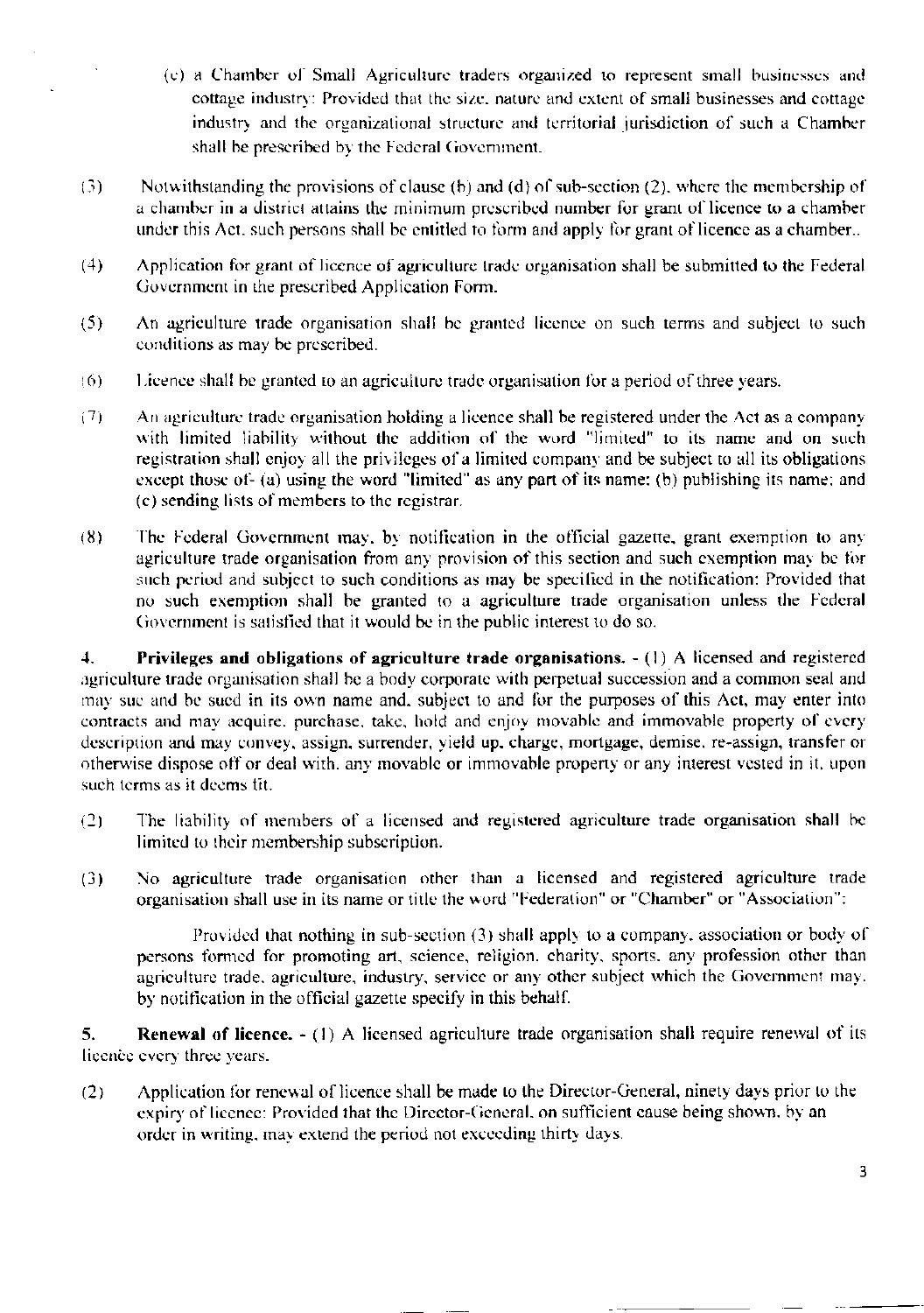- Annual accounts and performance of agriculture trade organisation shall be audited by a firm of  $(3)$ chartered accountants, and the reports thereof shall be submitted to the Director General along with the renewal application.
- The Director-General, on receipt of the application for renewal of licence, shall endeavour to  $(4)$ decide before the expiry of the licence.

**Cancellation of licence and exemption,**  $- (1)$  the licence granted to agriculture trade organisation 6. shall be cancelled by the Federal Government where: -

> (a) An agriculture trade organization fails to apply for renewal of the licence granted under section 3 of this Act within the prescribed or extended period allowed by the Director-General:

> (b) An agriculture trade organization fails to apply for membership of the Federation of Pakistan Chambers of agriculture and Industry within one month of grant of licence;

(c) An agriculture trade organization fails to get registration under the Act;

(d) An agriculture trade organisation is found to be non-existent at the registered address or is non-operational;

(e) An agriculture trade organization is not holding elections or operating according to the provisions of the memorandum within the prescribed period;

(f) An agriculture trade organization is not complying with the orders and directions of the Federal Government or Director-General issued under this Act or the prescribed rules;

 $(g)$  An agriculture trade organisation is not discharging statutory obligations as a Limited Company incurred under the Act;

(h) An agriculture trade organisation is not discharging statutory obligations under this Act or prescribed rules;

(i) An agriculture trade organisation fails to pay the penalties imposed under this Act within the prescribed period:

(i) the Federal Government cancels any exemption granted to a agriculture trade organisation under sub section  $(8)$  of section 3;

(k) An agriculture trade organisation is engaged in activities other than those for which it was established:

(1) An agriculture trade organisation has lost its representative character, or its membership remains below the prescribed threshold over a period of two years;

(m) the financial or performance audit report of a agriculture trade organisation states that:-

(n) the income and profits of the agriculture trade organisation are spent for purposes other than those for which it was established; (ii) the agriculture trade organisation does not remain financially viable.

- $(2)$ Where the Federal Government intends to cancel the licence of agriculture trade organisation, granted under section 3 of this Act, it shall issue a show cause notice to such agriculture trade organisation specifying the grounds for its intention to cancel the licence and provide adequate opportunity of being heard before deciding the matter.
- $(3)$ The Federal Government shall notify, in the official gazette, cancellation of licence of agriculture trade organization.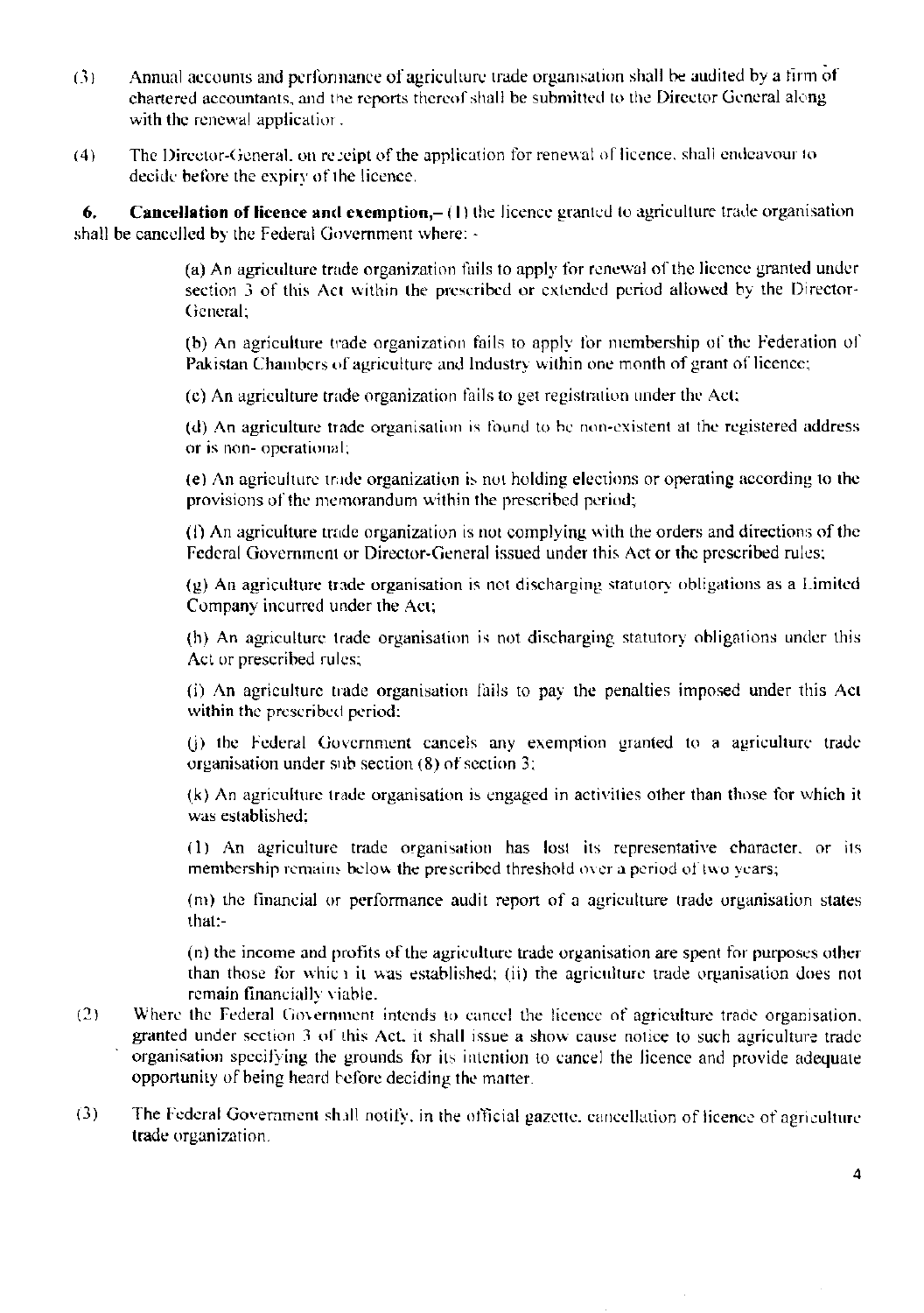- $(4)$ Where the licence is cancelled on any ground mentioned in clause (d), (e), (f), (g), (h), (i), (k), (1) and (m) of sub-section (1) members of the agriculture trade organisation concerned found responsible by the Federal Government for the grounds of cancellation shall be debarred from sponsoring the proposal for grant of licence or de novo licence to agriculture trade organisation or becoming member of or holding any office of any agriculture trade organisation for a period not exceeding three years.
- $(5)$ Where the licence of agriculture trade organisation has been cancelled under sub-section (1), a member or member of executive committee or employee of such agriculture trade organisation continues to impersonate as member, member of executive committee or employee of the agriculture trade organisation, such person shall be liable to penalties under section 23.

**Cancellation of registration.**  $- (1)$  Notwithstanding anything contained in the Act or any other  $7.$ law for the time being in force the registration of a agriculture trade organisation under the Act shall be deemed to have been cancelled with immediate effect if the licence granted to such agriculture trade organisation has been cancelled by the Federal Government under section 6;

- The registrar shall strike off the register, and publish in the official gazette, the names of all Such  $(2)$ agriculture trade organisations whose registration has been cancelled under subsection (1).
- $(3)$ All affairs of agriculture trade organisation whose registration stands cancelled under subsection (1) shall be wound up in a manner as determined by the Federal Government.

8. Grant of licence de novo.  $-(1)$  Where licence of agriculture trade organisation is cancelled under section 6 the Federal Government may consider grant of licence de novo after a period of one year from the date of cancellation of licence: Provided that where the licence of an agriculture trade organisation was cancelled under clause (a) of sub-section (1) of section 6, the Federal Government may consider the grant of licence de novo at an earlier date.

The agriculture trade organisation seeking licence under sub-section (1) shall be required to make  $(2)$ an application in such form and manner, as may be prescribed.

Membership of agriculture trade organisations. - (1) Chambers and sector-specific 9. associations on all-Pakistan basis, granted licence under this Act shall apply for membership of the Federation of Pakistan Chambers of agriculture and Industry within thirty days of grant of licence under this Act.

- $(2)$ Upon an application by agriculture trade organisation under sub-section (1), the Federation of Pakistan Chambers of agriculture and Industry shall enroll such agriculture trade organisation as its member within thirty days and where such an enrolment is not decided within thirty days, the matter shall be referred to the Director-General along with the reasons for not allowing enrolment and the Director-General shall decide the matter within thirty days.
- A chamber or an association which is a member of the Federation of Chambers of agriculture and  $(3)$ Industry shall be eligible to vote in the election of office-bearers and committees of the Federation on completion of two years of grant of licence.
- Proprietorships, associations of persons, partnerships, companies or multinational corporations  $(4)$ engaged in agriculture trade, industry or services shall be entitled to enrolment as members of chambers and associations on fulfillment of the prescribed conditions.
- $(5)$ Notwithstanding anything contained in any other law for the time being in force any person engaged in agriculture trade, industry or service, or any combination thereof, shall be entitled to be enrolled as a member of a registered agriculture trade organisation except where such person is otherwise disqualified for any of the reasons as may be prescribed.

5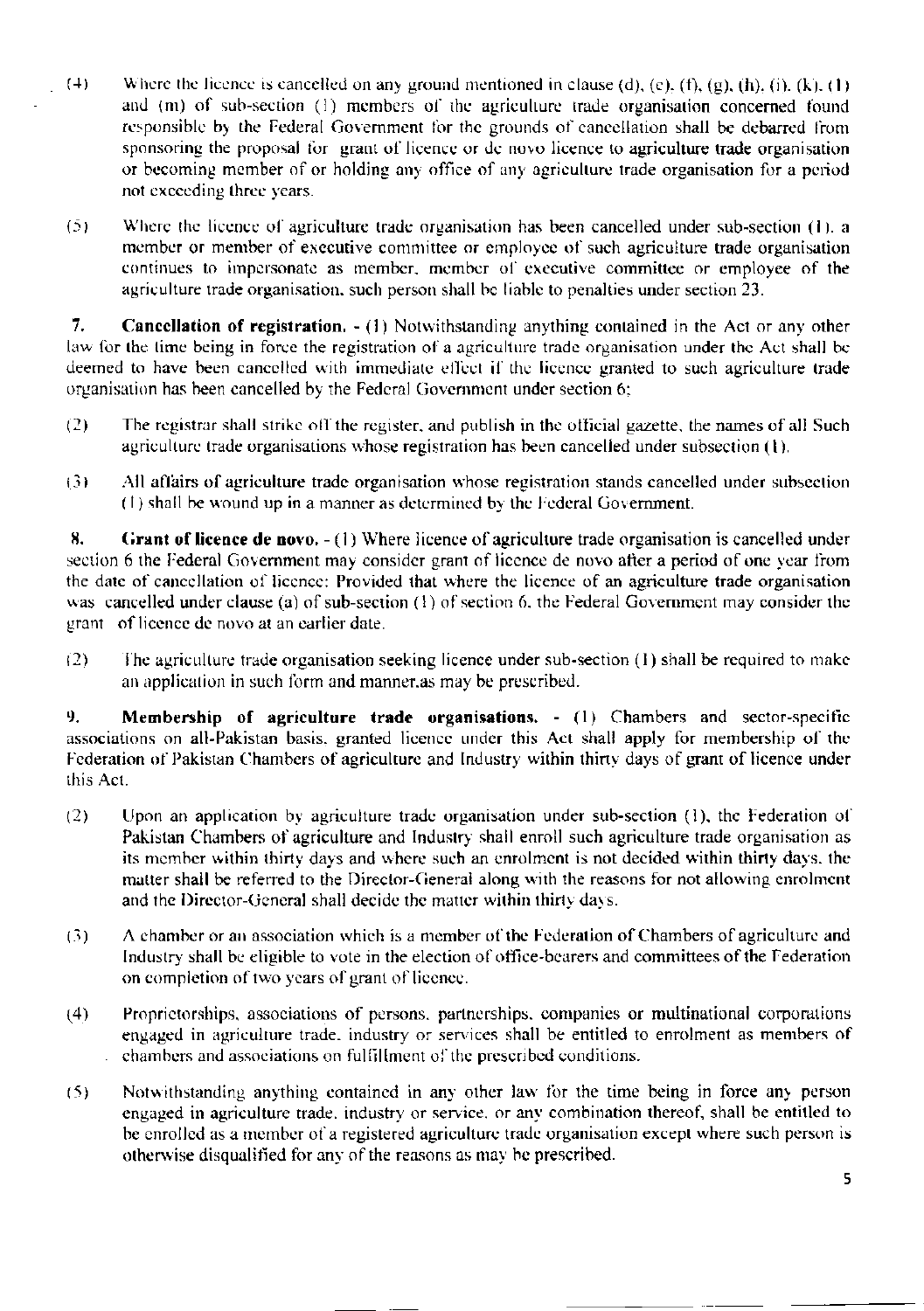- Where a person, qualified to be enrolled as a member of a agriculture trade organisation, is  $(6)$ refused enrolment or the enrolment is unduly delayed, on a complaint by the aggrieved person. the Director-General may direct the agriculture trade organisation concerned to enroll such person as a member on fulfillment of the prescribed requirements.
- Members of the Chambers and Associations shall be eligible to vote on completion of two years  $(7)$ of their enrolment and payrient of all dues.
- Except for the membership and office-bearers provided under this Act or prescribed rules, there  $(8)$ shall not be any other position by any nomenclature in agriculture trade organisation.

 $10.$ Organisation and tenure of office-bearers and executive committee of agriculture trade organisations.  $- (1)$  Notwithstanding anything in any other law for the time being in force the tenure of office-bearers of all agriculture trade organisations shall be one vear.

The organizational structure of agriculture trade organisations including composition and tenure  $(2)$ of Executive Committees and the manner of their elections shall be such as prescribed in the rules.

Amendment, repeal, etc. of articles, memorandum, etc. of agriculture trade organisations. - $\mathbf{H}$ . (1) notwithstanding anything contained in this Act or in any other law for the time being in force or in the articles or memorandum, -

> (a) a registered agriculture trade organisation shall not rescind, amend or otherwise modify its articles or memorandum without the prior approval of the Federal Government; and

> (b) the Federal Government may, whenever it considers expedient to do so, by order in writing, direct any such agriculture trade organisation to rescind, amend or otherwise modify its articles, memorandum, rules, or bye-laws or to make any rule or byelaw, in such manner and within such period as may be specified in the order.

 $(2)$ If any registered agriculture trade organisation fails or neglects to comply with the direction under clause (b) of sub-section (1), the rescission, amendment, modification, or making as provided in the order under clause (b) of sub-section (1) shall be deemed to have been duly done by the agriculture trade organisation in accordance with this Act or its articles or memorandum or in the manner it is otherwise competent to do so.

 $12.$ The Director-General.  $-(-)$  The Federal Government may, by notification in the official gazette, appoint or empower an officer to perform the functions of Director-General of agriculture trade organisations under this Act.

- $(2)$ The Federal Government may appoint or empower such other officers with such designations as it deems fit for performing under the superintendence and direction of the Director-General, such functions of the Director-General, under this Act as he may, from time to time, authorize them to perform.
- $(3)$ The Director-General may, by order in writing, -
	- (a) review any function, matter, case or decision of any officer; or

(b) Withdraw any function, matter or case from any officer or staff, and deal with such function, matter or case himself either de novo or from the stage it was so withdrawn, or transfer the same to another officer or staff at any stage.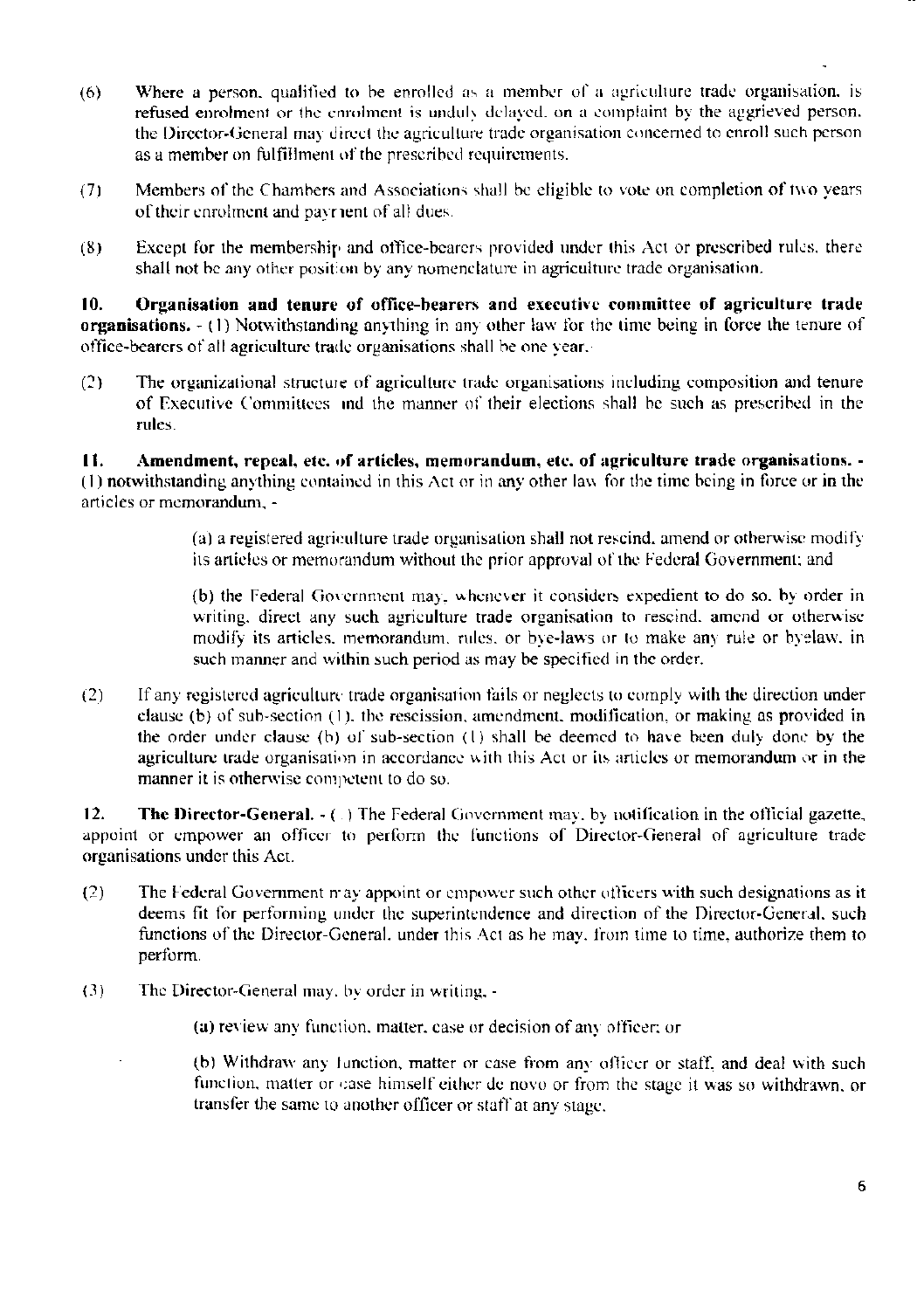$13.$ Powers and functions of the Director-General.  $- (1)$  All acts and proceedings of a registered agriculture trade organisation shall be subject to the control of the Federal Government and, subject to such control the affairs of such agriculture trade organisation shall be managed and conducted in such manner as the Director-General may, from time to time, direct.

- $(2)$ The Director-General shall, for the purpose of this Act, have the same powers as are vested in a Civil Court under the Code of Civil Procedures 1908 (Act V of 1908) in respect of the following matters, namely :-
	- (a) summoning and enforcing the attendance of any person and examining him on oath:
	- (b) compelling the production of documents;
	- (c) receiving evidence on affidavit; and
	- (d) issuing commission for the examination of witnesses.
- $(3)$ The Director-General shall exercise the powers to  $-$

(a) conduct enquiries into the affairs of agriculture trade organisation as may be necessary for the purposes of this Act:

(b) inspect, with or without prior notice, any office of such agriculture trade organisation including any of its branch or regional, circle, zonal or liaison office, or any record or document found therein:

(c) attend any meeting of the general body or the Executive Committee of such agriculture trade organisation or of any committee or other body set up or appointed to transact any business, or to conduct any affair, of such agriculture trade organisation;

(d) watch and supervise, or cause to be watched and supervised, any election held by, for the purpose of electing persons to the Executive Committee or other body including a region, circle or zone of any such agriculture trade organisation;

(e) act as a final forum of appeals against the decisions of any person, committee or office-bearers of a agriculture trade organisation in matters relating to electoral process before the conduct of election; and

(f) annul the results of any election held by any agriculture trade organisation if he is satisfied -

(i) upon his own knowledge and after such investigation he may think fit to make; or

(ii) upon a report made by a person authorized by him to make investigation for the purpose: or

(iii) upon a complaint filed by an aggrieved person in this behalf within thirty days of the announcement of the results of such election, that the irregularities in the conduct of such election justify such annulment and, by order in writing, direct fresh election to be held within such period as may be specified in the order;

(g) cancel, suspend or modify any resolution adopted or any decision taken, by the general body or the Executive Committee of such agriculture trade organisation if he is satisfied that such resolution or decision is not in conformity with the provisions of the articles or memorandum or any rules or regulations made thereunder, or that the requirements of the provisions of articles or memorandum or any rules or regulations made thereunder have not been complied with while adopting such resolution or taking such decision, or that such resolution or decision is contrary to any rules, regulations, directions or instructions

 $\overline{7}$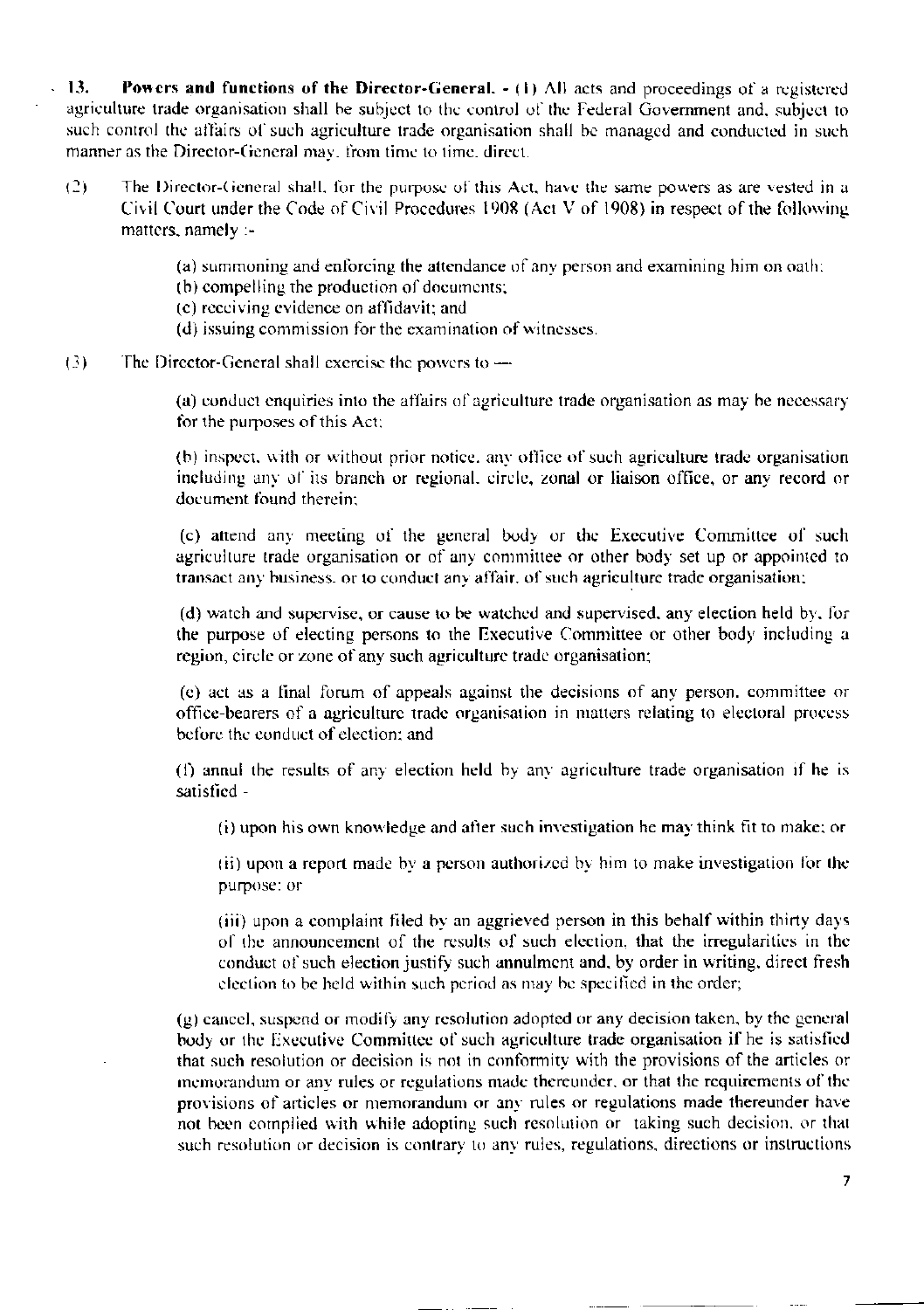issued by the Director-General or by the Federal Government to such agriculture trade organisation:

(h) if he considers it necessary for smooth, orderly and efficient functioning of any such agriculture trade organisation -

(i) remove or cause to be removed any number of members of the Executive Committee of such agriculture trade organisation and fill up, or cause to be filled up, the resultant vacancies;

(ii) suspend, or cause to be suspended, for a specified period, any number of members of any such agriculture trade organisation and cancel, or cause to be cancelled, any such suspension or the suspension of any member otherwise than by or at the instance of the Director-General:

(iii) remove, or cause to be removed, from the membership register, the name of any number of members, and reinstate, or cause to be reinstated, in the membership register, any member so removed or removed otherwise than by or at the instance of the Director-General:

(i) give directions to persons or agriculture trade organisations in matters concerning this Act, or any rules or directive made thereunder;

(j) impose and collect penalties and fines under section 24;

(k) such other powers as are provided by this Act.

14. **Powers to enter and search the premises.**  $- (1)$  The Director-General or any officer authorized in this behalf may, for the purpose of making any investigation, enter any premises, where the Director-General or such authorized officer, as the case may be, has reasons to believe that any article, books of account, computer hardware or software, data recording devices, or other document relating to the subject matter of investigation may be found, and may -

> (a) search such premises and inspect any article, books of account, computer hardware or software, data recording devices, or other document;

(b) take extracts or copies of such articles, books of account, or any software data:

(c) impound or seal such books of account, computer hardware or software, data recording devices, or other documents; and

(d) make inventory of such articles, books of account, computer hardware or software. data recording devices, or other documents found in such premises.

 $(2)$ All searches made under sub-section (1) shall be carried out, mutatis mutandis, in accordance with the provisions of Code of Criminal Procedure, 1898 (Act V of 1898).

15. Supersession of Executive Committee, office-bearers and appointment of Administrator. -(1) Where the Federal Government is of the opinion that the affairs of a registered agriculture trade organisation are not being properly managed and that the interests of agriculture trade, industry or service so require, it may, by order in writing, suspend or supersede the Executive Committee of such agriculture trade organisation for such period, not exceeding two years, as may be specified in the order; Provided that no such order shall be made unless the Executive Committee, intended to be suspended or superseded, has been given a notice in writing of, and afforded an opportunity to make a representation against, the intended supersession.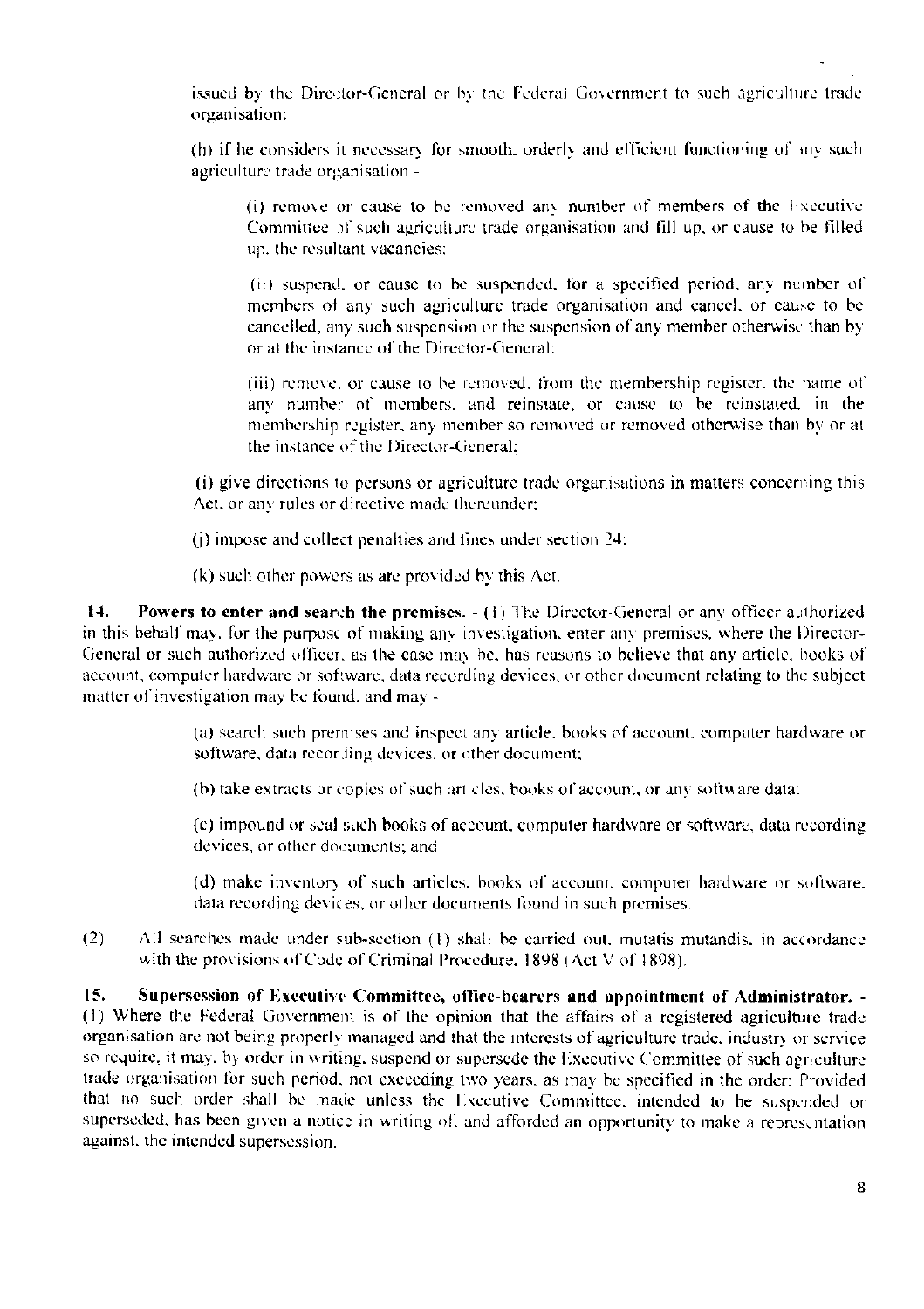(a) an Executive Committee is superseded under sub-section  $(1)$ :

(b) in the opinion of the Federal Government, it is not possible for any reason to reconstitute the Executive Committee at the due time of such reconstitution, or

(c) the Executive Committee is debarred by an order of any Court, from discharging its functions, the Federal Government may appoint, for such period, not exceeding two years, as it may think fit, an Administrator to take over the functions of such Committee and to manage the conduct and affairs of the agriculture trade organisation:

Provided that when the period of supersession is terminated or the Executive Committee is reconstituted or the order of the Court is vacated before the expiry of the period for which the Administrator shall have been appointed, the Federal Government may direct the Administrator to relinquish the functions taken over by him in favour of the **Executive Committee.** 

 $(3)$ Upon the appointment of an Administrator under clause (a) or clause (b) of subsection  $(2)$ , the members of the Executive Committee shall be deemed to have vacated their respective offices.

16. Administrator to act under the control of Director-General.- (1) The Administrator shall manage and conduct the affairs of the agriculture trade organisation under the supervision and control of the Director-General and in accordance with the rules, if any, made in this behalf by the Federal Government and, until such rules are made, in accordance with such directions as the Director-General may, from time to time, give.

 $(2)$ The rules and directions referred to in sub-section  $(1)$  may provide for  $\cdot$ 

> (a) The appointment of an Advisory Committee consisting of persons selected from the members of the agriculture trade organisation to assist the Administrator in the discharge of his functions:

> (b) Holding of elections for the purpose of reconstitution of the Executive Committee at any time considered appropriate before the expiry of the term of appointment of the Administrator:

> (c) Compliance with the provisions of the Act to the extent applicable to the agriculture trade organisation except those relating to the laying of the income and expenditure account and reading of the auditor's report in general meeting

> (d) withholding, during the period of supersession of the Executive Committee, of the general meeting of the agriculture trade organisation other than the meeting to hold elections for reconstituting the Executive Committee;

> (c) conduct of any business, during the period the general meeting remains withheld, which requires the approval or assent of the members at a general meeting;

> (f) The pav. allowances, remuneration and other privileges, of the Administrator and the members of the advisory committee; and

> (g) Such other matters as are necessary for efficient management of the affairs of the agriculture trade organisation.

Any expenditure incurred in connection with the management of agriculture trade organization by  $(3)$ the Administrator including pay, allowances and remuneration of the Administrator and the members of the Advisory Committee shall be met as expenses, and be a charge on the income, of

q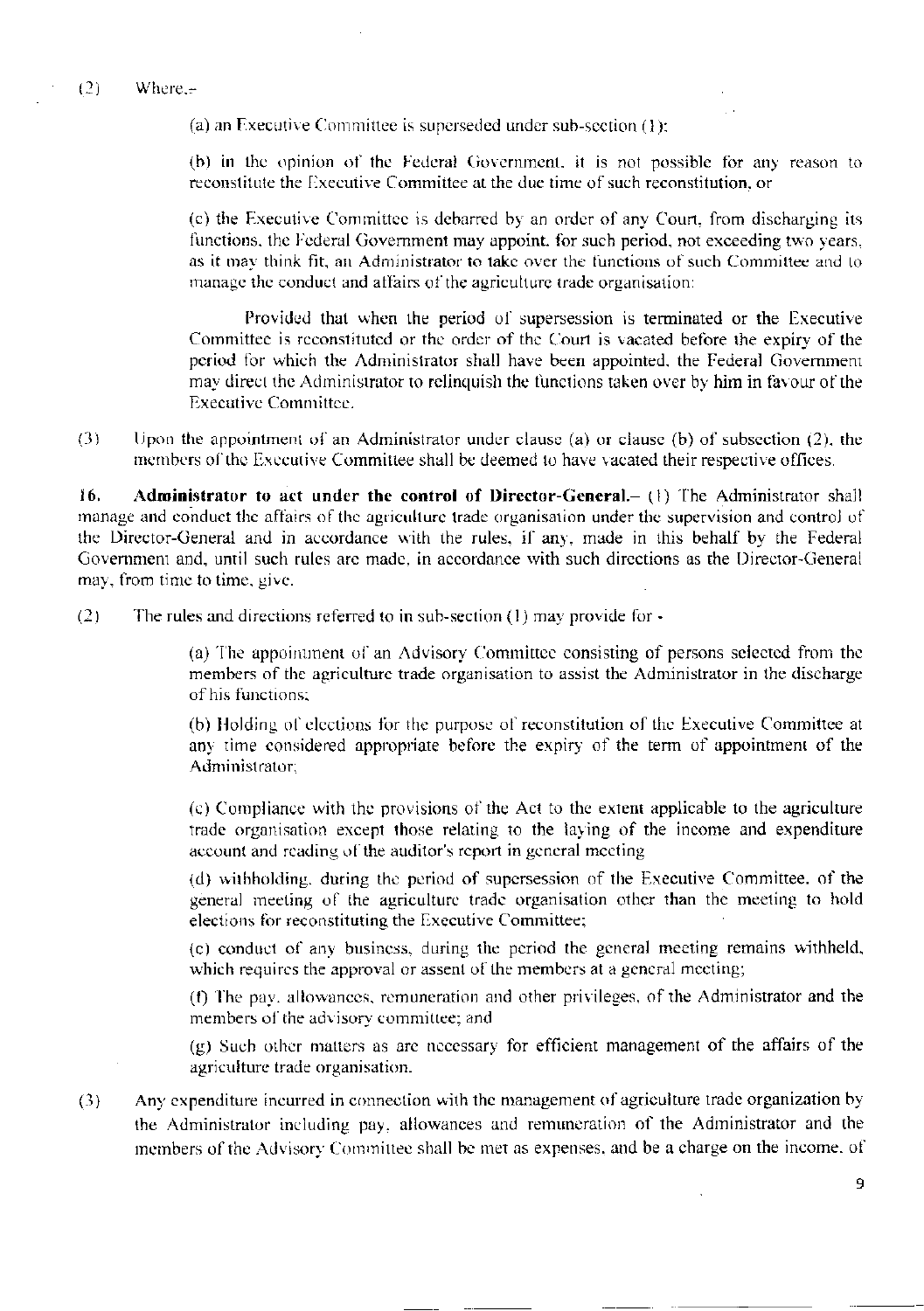the agriculture trade organisation: Provided that the Federal Government may allow remuneration, honorariun to and re imbursement of actual expenses incurred by the Administrator in connection with performance of his functions to be met from the Agriculture trade Organisations Fund.

 $17.$ Restriction on suits against chamber of agriculture. - Notwithstanding anything contained in any law for the time being in force or in the articles or memorandum of a registered agriculture trade organisation, no suit or other legal proceedings relating to affairs of aagriculture trade organization shall be instituted or commenced in any court except high court.

18. Compulsory membership of chamber of agriculture. - (1) notwithstanding anything contained in any other law for the time being in force or in the articles or memorandum of association of any agriculture trade organization or other company or in any agreement or other instrument, the Federal Government may. -

> (a) subject to any rules made in this behalf, by order in writing, direct any firm, company or other concern engaged in any agriculture trade, agriculture, industry or service to be a member of registered agriculture trade organization specified in the order; or

> (b) if it considers expedient in the interest of agriculture trade, agriculture, industry, or service, by notification in the official gazette, direct all such firms, companies or concerns or any class thereof engaged in agriculture trade, agriculture, industry or service, as may be specified in the notification subject to exception if any, to be members of the registered agriculture trade organization or organizations specified in this behalf in such notification.

 $(2)$ Upon the issue of an order or notification under sub-section the registered agriculture trade organization concerned shall admit as its member any firm, company or concern to be its member by such order or notification.

19. **Restriction on membership.**  $- (1)$  No person shall be a member of more than such number of chamber of agriculture as the Federal Government may, by notification in the official gazette, specify in this behalf. (2) A person convicted for any offence under this Act shall not hold, or be eligible for holding, any office in a registered agriculture trade organization unless a period of five years has clapsed.

20. Appeal. - (1) Any person or agriculture trade organization aggrieved by any decision or order of the administrator may, within fourteen days of communication of such decision or order, prefer appeal to the Director-General.

- $(2)$ Any person or agriculture trade organization aggrieved by any decision or order of the Director-General may, within fourteen days of communication of such decision or order, prefer appeal to the Federal Government whose decision, subject to sub-section (4), shall be final.
- $(3)$ On appeal under sub-section the Director-General or, as the case may be, the Federal Government may suspend the operation or execution of the decision or order appealed against until the disposal of such appeal.
- Any person aggrieved by the final order or decision of the Federal Government involving a  $(4)$ question of law may, within thirty days of such order or decision, prefer appeal to the High Court.

**Delegation of powers.**  $\cdot$  (1) The Federal Government may, by notification in the official gazette. 21. direct that all or any of its powers under this Act shall, in relation to such matters or subject to such conditions as may be specified therein, also be exercisable by the Director-General. (2) The Director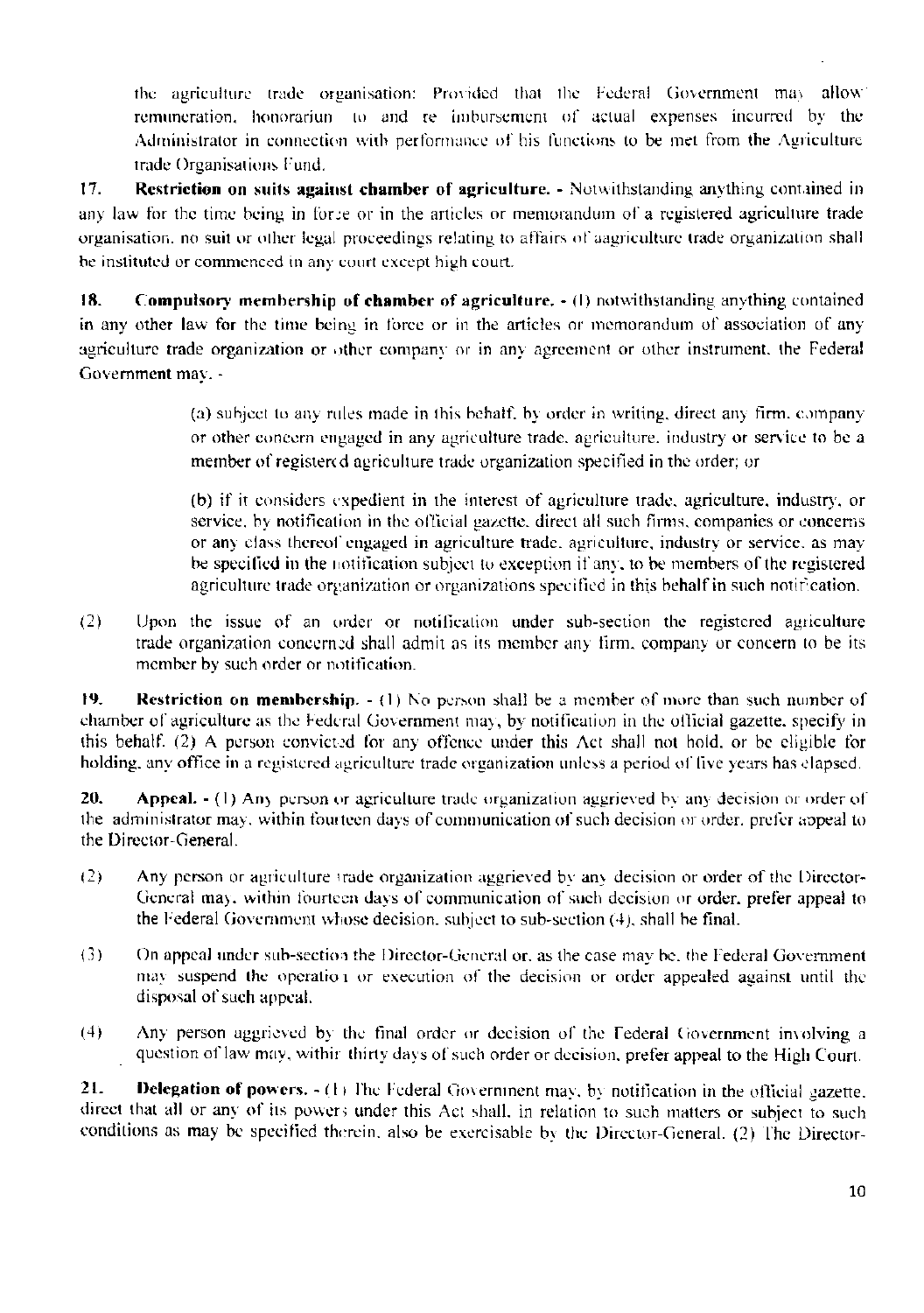General may, by order in writing, authorize the Administrator or any other officer to exercise and perform any of his powers and functions under this Act.

 $22.$ Federal Government may carry out the functions of the Director-General. - Notwithstanding anything contained in any other provision of this Act, the Federal Government may, by notification in the official gazette, direct that the powers and functions of the Director-General shall, under such circumstances, or in such cases, as may be specified in the notification, be exercised and performed by the Federal Government and upon such notification reference to the Director-General in the relevant provisions of this Act shall be construed as reference to the Federal Government and such provisions shall have effect accordingly.

23. Power to levy fee etc. - The Federal Government may levy and charge prescribed processing fee for grant of license or renewal of license to agriculture tradeorganization, and for examining the performance reports, audited accounts, and other documents submitted to the Federal Government or the Director-General.

24. **Penalty.** - Where a person contravenes any provision of this Act or any rule or order made, or any direction or instruction given thereunder, or obstructs any officer or person acting under or in pursuance of any such provision, rule, order, direction, or instruction, shall be liable to penalty which may extend toone hundred thousand rupees.

**Contravention by companies, etc.** - Where a person contravening or failing to comply with, any 25. provision of this Act or any rule, order or direction made or issued thereunder is a company or other body corporate, every managing director, director, manager, secretary or other officer or agent thereof shall, unless he proves that the offence was committed without his knowledge or that he exercised due diligence to prevent its commission, shall be liable to the penalty as provided for such contravention or failure.

26. **Chamber of agriculture Fund.**  $\cdot$  (1) There shall be established a fund to be known as the Chamber of agriculture Fund which shall consist of, -

- (a) Grants made by the Federal Governments;
- (b) Fees and penalties collected by the Director-General; and
- (c) Contributions from local and foreign donors or agencies.
- The Federal Government shall make rules and regulations for utilizing and incurring expenditures  $(2)$ from the Fund.
- For the purpose of maintaining the Fund the Federal Government may open and maintain  $(3)$ accounts at such scheduled banks as it may from time to time determine.

27. Presumption as to orders. - Where an order purports to have been made or signed by an authority or person in exercise of any power conferred by or under this Act, a Court shall presume that such order was so made by that authority or person.

28. **Mode of recovery.** - Any sum imposed as penalty under this Act shall be recoverable as an arrear of land revenue.

Indemnity. - No suit, prosecution or other legal proceedings shall lie against any person for 29. anything which is, in good faith, done or intended to be done in pursuance of this Act or any rule or order made or any direction given thereunder.

Power to make rules. - The Federal Government may, by notification in the official Gazette, 30. make rules for carrying out the purposes of this Act.